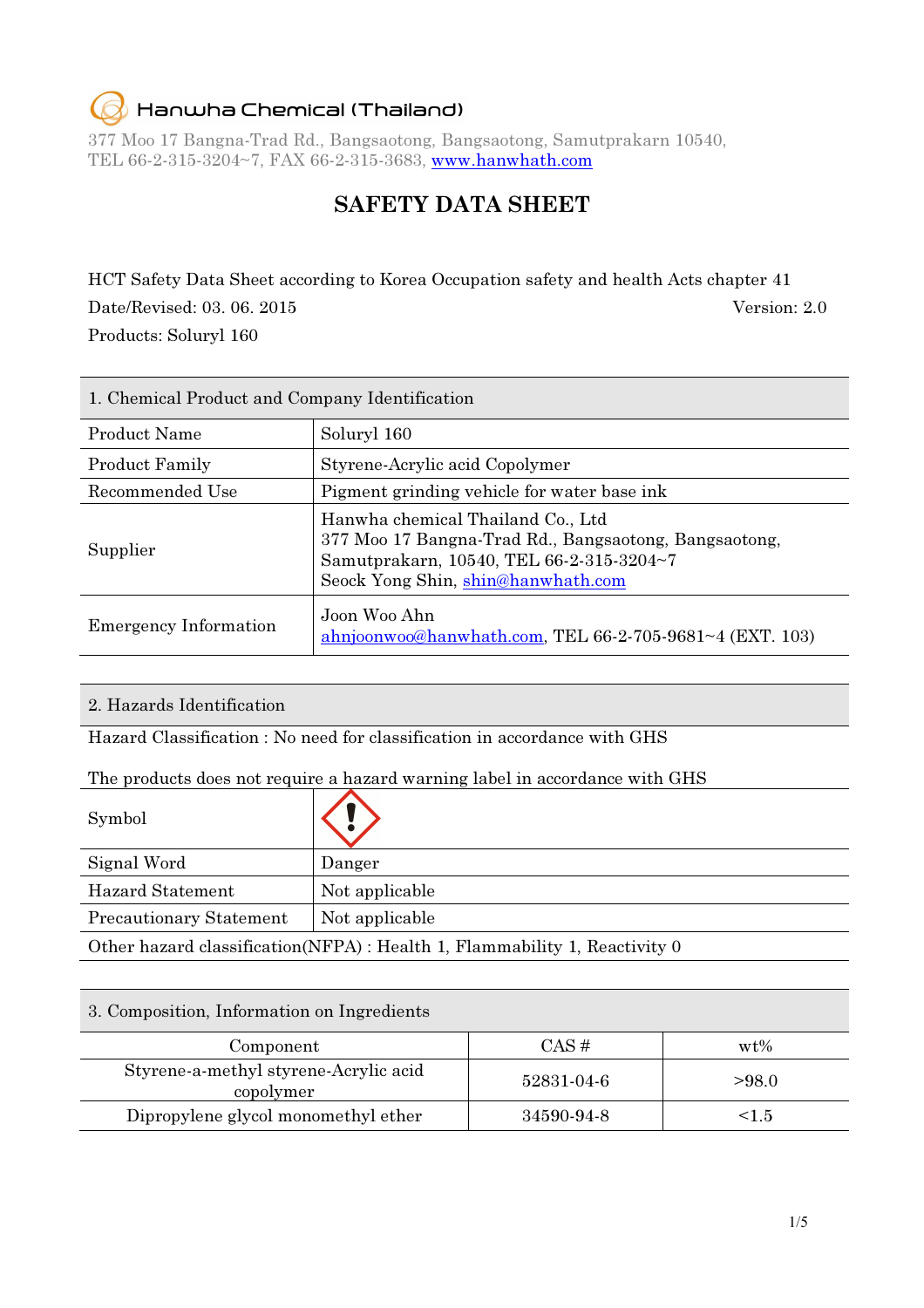#### Hanwha Chemical (Thailand)  $\epsilon$

377 Moo 17 Bangna-Trad Rd., Bangsaotong, Bangsaotong, Samutprakarn 10540, TEL 66-2-315-3204~7, FAX 66-2-315-3683, www.hanwhath.com

### SAFETY DATA SHEET

#### 4. First Aid Measures

| Eye                                | Immediately flush eyes with plenty of water for at least 15 minutes.<br>Get medical attention if irritation develops or persists. |  |
|------------------------------------|-----------------------------------------------------------------------------------------------------------------------------------|--|
|                                    |                                                                                                                                   |  |
|                                    | Immediately wash skin with plenty of soap and water for at least 15                                                               |  |
| Skin                               | minutes.                                                                                                                          |  |
|                                    | Get medical attention if irritation develops or persists.                                                                         |  |
|                                    | Wash contaminated clothing and shoes before reuse.                                                                                |  |
| Ingestion                          | Give $1 \sim 2$ glasses of water to drink and get medical attention.                                                              |  |
| Inhalation                         | Remove to fresh air. Get medical attention If a cough or other respiratory<br>irritation develop or persists.                     |  |
| Notes to Physician   Not necessary |                                                                                                                                   |  |

#### 5. Fire Fighting Measures

| <b>Extinguishing Media</b>        | Dry powder, Carbon dioxide, Water spray             |
|-----------------------------------|-----------------------------------------------------|
| Unsuitable Extinguishing<br>Media | High pressure water jet                             |
| Decomposition Hazardous<br>Gases  | Could be formed corrosive and irritant gases        |
| Fire Fighting Instruction         | Respirator, Wear self-contained breathing apparatus |

| 6. Accidental Release Measures   |                                                           |
|----------------------------------|-----------------------------------------------------------|
| <b>Personal Precautions</b>      | Wear eye, skin and respiratory protection during cleaning |
| <b>Environmental Precautions</b> | Not necessary                                             |
| Methods for Clearing             | Vacuum into a closed container or Sweep up mechanically   |

#### 7. Handling and Storage

| Handling | Handling may result in dust or powder from this product. When mixed with air<br>in critical proportions and in the presence of an ignition source, the dust<br>presents an explosion hazard. Use in a well ventilated area and handling<br>methods that minimize dust production. Avoid contact with eyes, skin and<br>cloth |
|----------|------------------------------------------------------------------------------------------------------------------------------------------------------------------------------------------------------------------------------------------------------------------------------------------------------------------------------|
| Storage  | Keep containers closed and upright to prevent leakage.<br>Store in a cool, well ventilated area away from heat, sources of ignition, direct<br>sunlight. Keep from Children                                                                                                                                                  |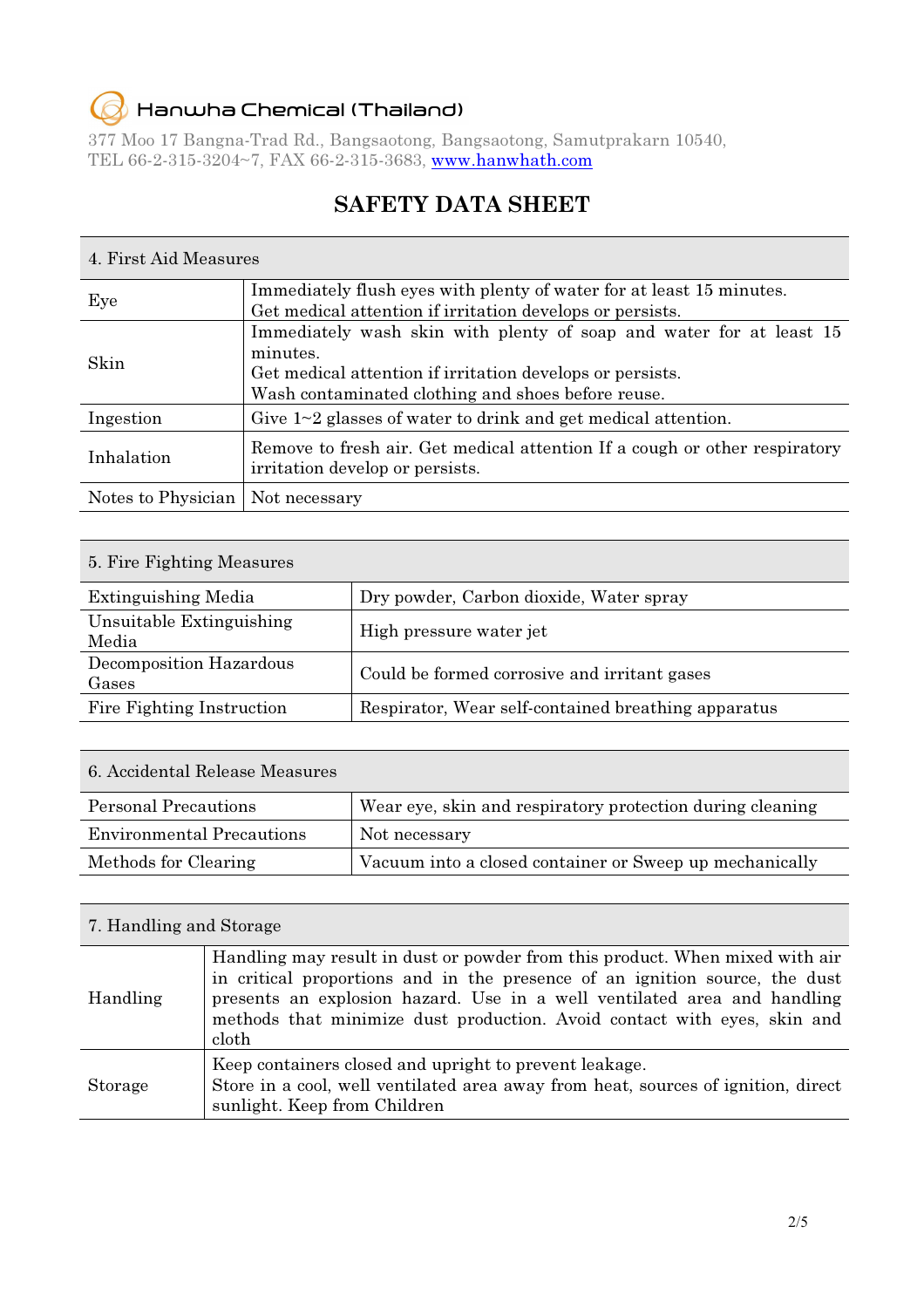## Hanwha Chemical (Thailand)

377 Moo 17 Bangna-Trad Rd., Bangsaotong, Bangsaotong, Samutprakarn 10540, TEL 66-2-315-3204~7, FAX 66-2-315-3683, www.hanwhath.com

### SAFETY DATA SHEET

| 8. Exposure Controls & Personal Protection |                                                                                                                                                                                   |  |
|--------------------------------------------|-----------------------------------------------------------------------------------------------------------------------------------------------------------------------------------|--|
| Exposure Limit                             | Polymer/Solid, Not applicable                                                                                                                                                     |  |
| <b>Engineering Controls</b>                | Provide general clean air dilution or local exhaust ventilation in<br>volume and pattern to prevent air contaminant concentration build-<br>up                                    |  |
| Protection                                 | Eye: Wear safety glasses<br>Skin: Wear appropriate protective gloves<br>Respiratory: Avoid breathing dust. If exposed to dust, wear an<br>appropriate, properly fitted respirator |  |

| 9. Physical & Chemical Properties  |                                                      |
|------------------------------------|------------------------------------------------------|
| Physical state                     | Solid Bead                                           |
| Color                              | Transparent, Clear                                   |
| Odor                               | Faint                                                |
| pH                                 | Not applicable                                       |
| Melting $Point(C)$                 | Not applicable                                       |
| Boiling $Point(C)$                 | Not applicable                                       |
| Flash Point $({\cal C})$           | Not applicable                                       |
| <b>Evaporation Rate</b>            | Not applicable                                       |
| Flammability                       | Not applicable                                       |
| <b>Explosive Limit</b>             | Not applicable                                       |
| Vapor Pressure                     | Not applicable                                       |
| Vapor Density                      | Not applicable                                       |
| Relative Density(g/cc)             | $1.10 \sim 1.13$                                     |
| Bulk Density(g/cc)                 | $0.6 \sim 0.7$                                       |
| Solubility                         | Alkaline water soluble, Alcohol soluble, THF soluble |
| <b>Partition Coefficient</b>       | Not applicable                                       |
| Auto-ignition temp( $^{\circ}$ C)  | Not applicable                                       |
| Decomposition Temp $(\mathcal{C})$ | Not applicable                                       |
| Viscosity(cps)                     | Not applicable                                       |
| Molecular weight                   | 15,500~17,500                                        |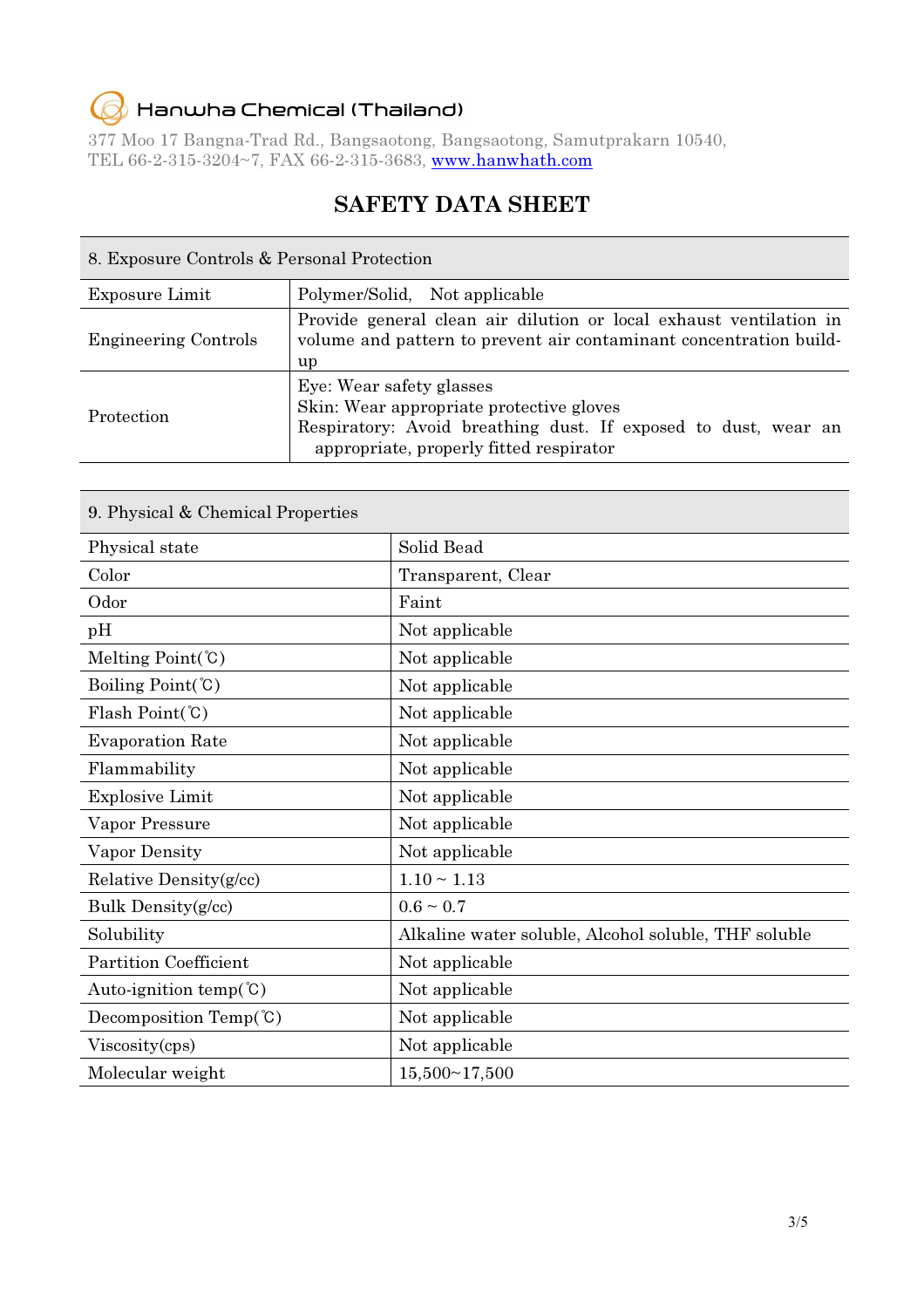#### Hanwha Chemical (Thailand)  $\epsilon$

10.  $\alpha$  1.11,  $\beta$  Reactivity

377 Moo 17 Bangna-Trad Rd., Bangsaotong, Bangsaotong, Samutprakarn 10540, TEL 66-2-315-3204~7, FAX 66-2-315-3683, www.hanwhath.com

### SAFETY DATA SHEET

| IV. Stability & Reactivity        |                                                                        |
|-----------------------------------|------------------------------------------------------------------------|
| <b>Chemical Stability</b>         | Stable                                                                 |
| Possibility of Hazardous Reaction | None under normal conditions                                           |
| Conditions to avoid               | Elevated temperature                                                   |
| Materials to avoid                | Strong oxidizing materials                                             |
| Hazardous decomposition products  | Carbon dioxides, Incomplete combustion can produce<br>carbon monoxide. |

| 11. Toxicological Information                                                                |            |
|----------------------------------------------------------------------------------------------|------------|
| Information on the likely routes of exposure                                                 | None known |
| Symptoms related to the physical, chemical and<br>toxicological characteristics              | None known |
| Delayed and immediate effects and also chronic<br>effects from short- and long-term exposure | None known |
| Numerical measures of toxicity                                                               | None known |

| 12. Ecological Information                             |            |  |
|--------------------------------------------------------|------------|--|
| Ecotoxicity (aquatic and terrestrial, where available) | None known |  |
| Persistence and degradability                          | None known |  |
| Bioaccumulative potential                              | None known |  |
| Mobility in soil                                       | None known |  |
| Other adverse effects                                  | None known |  |

13. Disposal Information

Dispose of in accordance with local, state or national regulations. Do not incinerate closed containers. Incinerate in approved facility.

### 14. Transport Information

| UN number               | Not Classified |
|-------------------------|----------------|
| UN Proper shipping name | Not applicable |